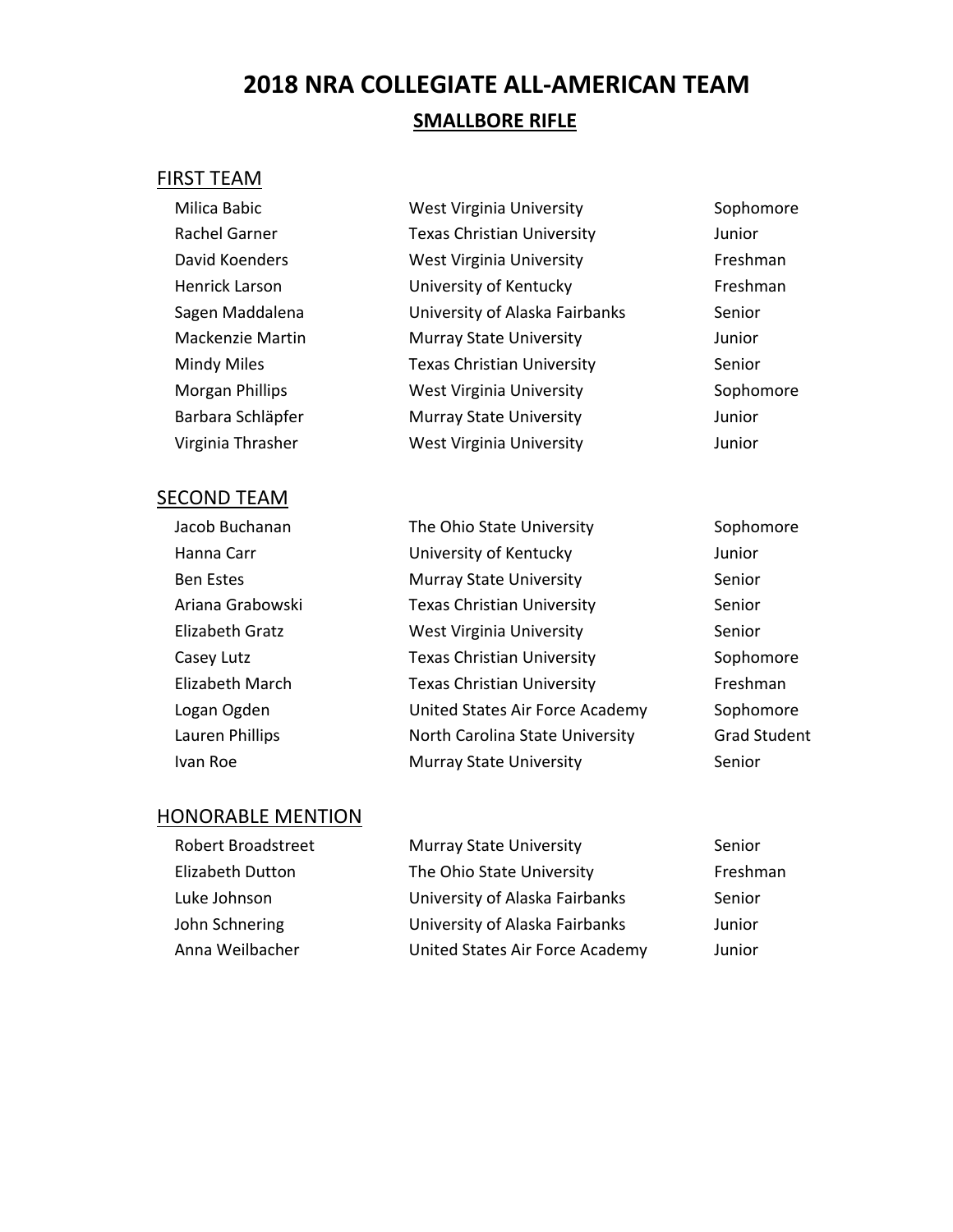# **2018 NRA COLLEGIATE ALL‐AMERICAN TEAM AIR RIFLE**

#### FIRST TEAM

Milica Babic **Milica Babic** West Virginia University **Sophomore** Robert Broadstreet Murray State University Senior Rachel Garner Texas Christian University Funior Elizabeth Gratz **West Virginia University** Senior David Koenders **West Virginia University** Freshman Henrick Larson **Example 20** University of Kentucky Freshman Casey Lutz **Texas Christian University** Sophomore Sagen Maddalena **Sagen Maddalena** University of Alaska Fairbanks Senior Mindy Miles Texas Christian University Senior Virginia Thrasher West Virginia University Junior

## **SECOND TEAM**

| ECUND TEAIVI            |                                   |                     |
|-------------------------|-----------------------------------|---------------------|
| Dacotah Faught          | University of Nebraska - Lincoln  | Senior              |
| Luke Johnson            | University of Alaska Fairbanks    | Senior              |
| Elizabeth March         | <b>Texas Christian University</b> | Freshman            |
| <b>Mackenzie Martin</b> | <b>Murray State University</b>    | Junior              |
| Logan Ogden             | United States Air Force Academy   | Sophomore           |
| Lauren Phillips         | North Carolina State University   | <b>Grad Student</b> |
| <b>Morgan Phillips</b>  | West Virginia University          | Sophomore           |
| Ivan Roe                | <b>Murray State University</b>    | Senior              |
| Barbara Schläpfer       | <b>Murray State University</b>    | Junior              |
| <b>Rhiann Travis</b>    | The Ohio State University         | Sophomore           |

| Spencer Brandon            | United States Air Force Academy | Senior    |
|----------------------------|---------------------------------|-----------|
| Jacob Buchanan             | The Ohio State University       | Sophomore |
| Hanna Carr                 | University of Kentucky          | Junior    |
| Bernard (Drew) Cheezum III | The Ohio State University       | Senior    |
| John Schnering             | University of Alaska Fairbanks  | Junior    |
| Anna Weilbacher            | United States Air Force Academy | Junior    |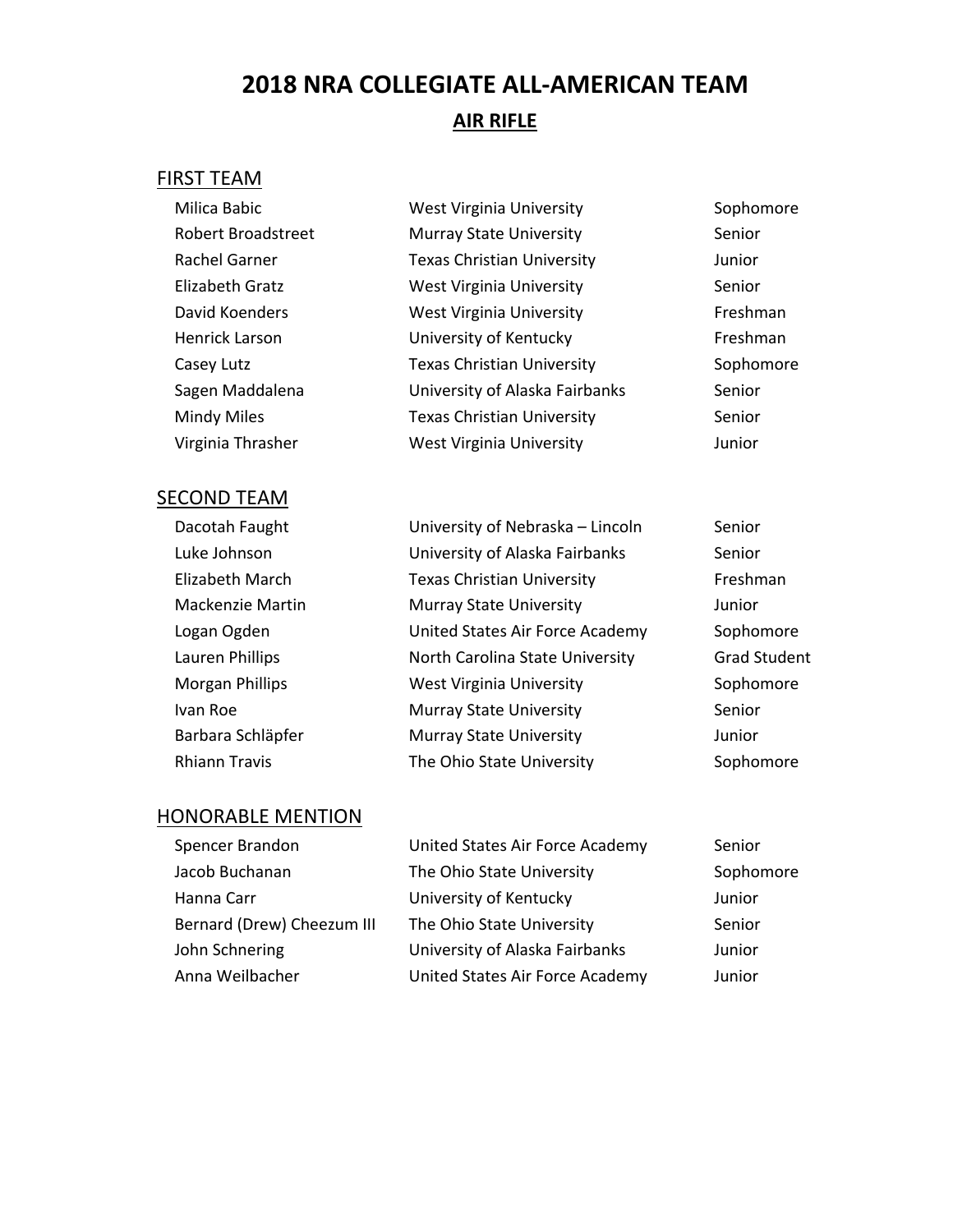#### **2018 NRA COLLEGIATE ALL‐AMERICAN TEAM**

#### **Season Averages of Honorees**

| Smallbore Rifle - | First Team               | 592.25 | $\overline{\phantom{0}}$     | 583.21 |
|-------------------|--------------------------|--------|------------------------------|--------|
|                   | Second Team              | 583.15 | $\overline{\phantom{0}}$     | 580.13 |
|                   | Honorable Mention        | 579.53 | $\overline{\phantom{a}}$     | 578.60 |
|                   |                          |        |                              |        |
|                   |                          |        |                              |        |
| Air Rifle -       | First Team               | 597.53 | $\overline{\phantom{a}}$     | 593.08 |
|                   | Second Team              | 592.82 | $\qquad \qquad \blacksquare$ | 590.85 |
|                   | <b>Honorable Mention</b> | 590.69 | $\overline{\phantom{a}}$     | 590.45 |
|                   |                          |        |                              |        |

#### **2018 NRA COLLEGIATE SHOOTING COACHES RECOGNITION AWARDS**

#### **NRA DISTINGUISHED COLLEGE COACH**

**Dr. Keith Adams** ‐ Rifle Coach Purdue University Club Rifle Team

**Dr. Joel Sexton** – Head Coach Emeritus The Citadel Club Pistol Team

#### **OUTSTANDING SERVICE TO COLLEGIATE SHOOTING SPORTS**

**Michael Reckowsky** – Team Advisor Purdue University Rifle & Pistol Club Teams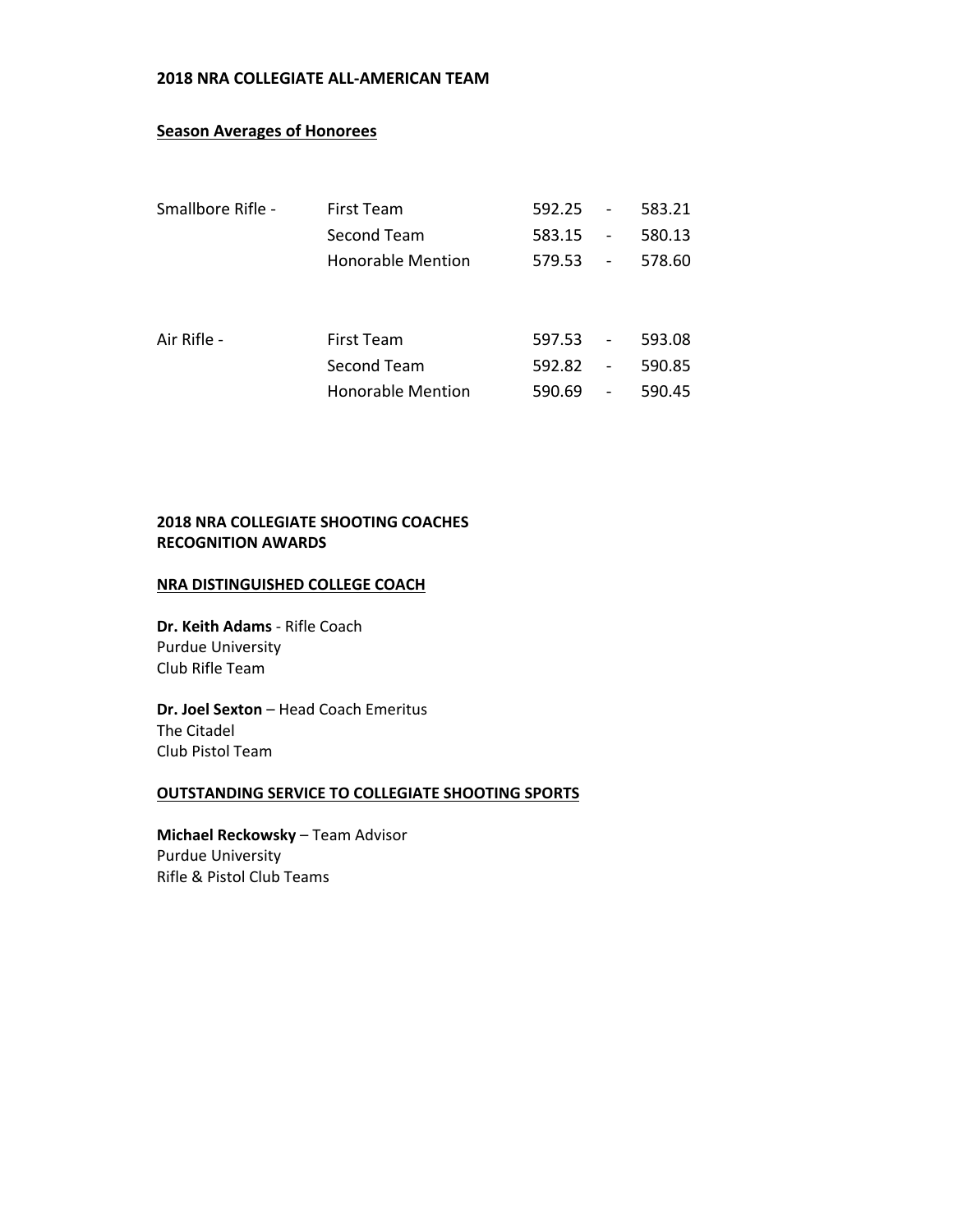# **2018 NRA COLLEGIATE ALL‐AMERICAN TEAM FREE PISTOL**

## FIRST TEAM

| Daniel Cheon         | United States Coast Guard Acad. | Freshman |
|----------------------|---------------------------------|----------|
| <b>Samuel Gens</b>   | The Ohio State University       | Freshman |
| Helen S. Oh          | United States Coast Guard Acad. | Junior   |
| <b>Pryce Pinney</b>  | North Dakota State University   | Senior   |
| Thitiphop Phucharoen | The Citadel                     | Senior   |
|                      |                                 |          |

## **SECOND TEAM**

| <b>Rachel Cantrell</b>  | University of Utah              | Sophomore |
|-------------------------|---------------------------------|-----------|
| Brian Kim               | United States Coast Guard Acad. | Junior    |
| <b>Anthony McCollum</b> | The Ohio State University       | Junior    |
| Caleb J. Roth           | United States Military Academy  | Junior    |
| Michael Soklaski        | The Ohio State University       | Senior    |

#### HONORABLE MENTION

| Zachary Dahmen   | The Ohio State University      | Junior |
|------------------|--------------------------------|--------|
| Julie Kim        | Mass. Institute of Technology  | Senior |
| Garrett E. Plant | United States Military Academy | Junior |

## **STANDARD PISTOL**

## FIRST TEAM

| Irina Andrianova        | The Ohio State University       | Senior |
|-------------------------|---------------------------------|--------|
| <b>Anthony McCollum</b> | The Ohio State University       | Junior |
| Helen S. Oh             | United States Coast Guard Acad. | Junior |
| Thitiphop Phucharoen    | The Citadel                     | Senior |
| <b>Pryce Pinney</b>     | North Dakota State University   | Senior |
|                         |                                 |        |

## SECOND TEAM

| Kevin Bennett         | United States Coast Guard Acad. | Sophomore           |
|-----------------------|---------------------------------|---------------------|
| Zachary Dahmen        | The Ohio State University       | Junior              |
| Brian S. Kim          | United States Coast Guard Acad. | Junior              |
| <b>Robert Metcalf</b> | University of Utah              | <b>Grad Student</b> |
| Brett Tucker          | The University of Akron         | Junior              |

| Daniel Cheon            | United States Coast Guard Acad. | Freshman |
|-------------------------|---------------------------------|----------|
| William M. Chance Smith | The Citadel                     | -Senior  |
| Michael Soklaski        | The Ohio State University       | Senior   |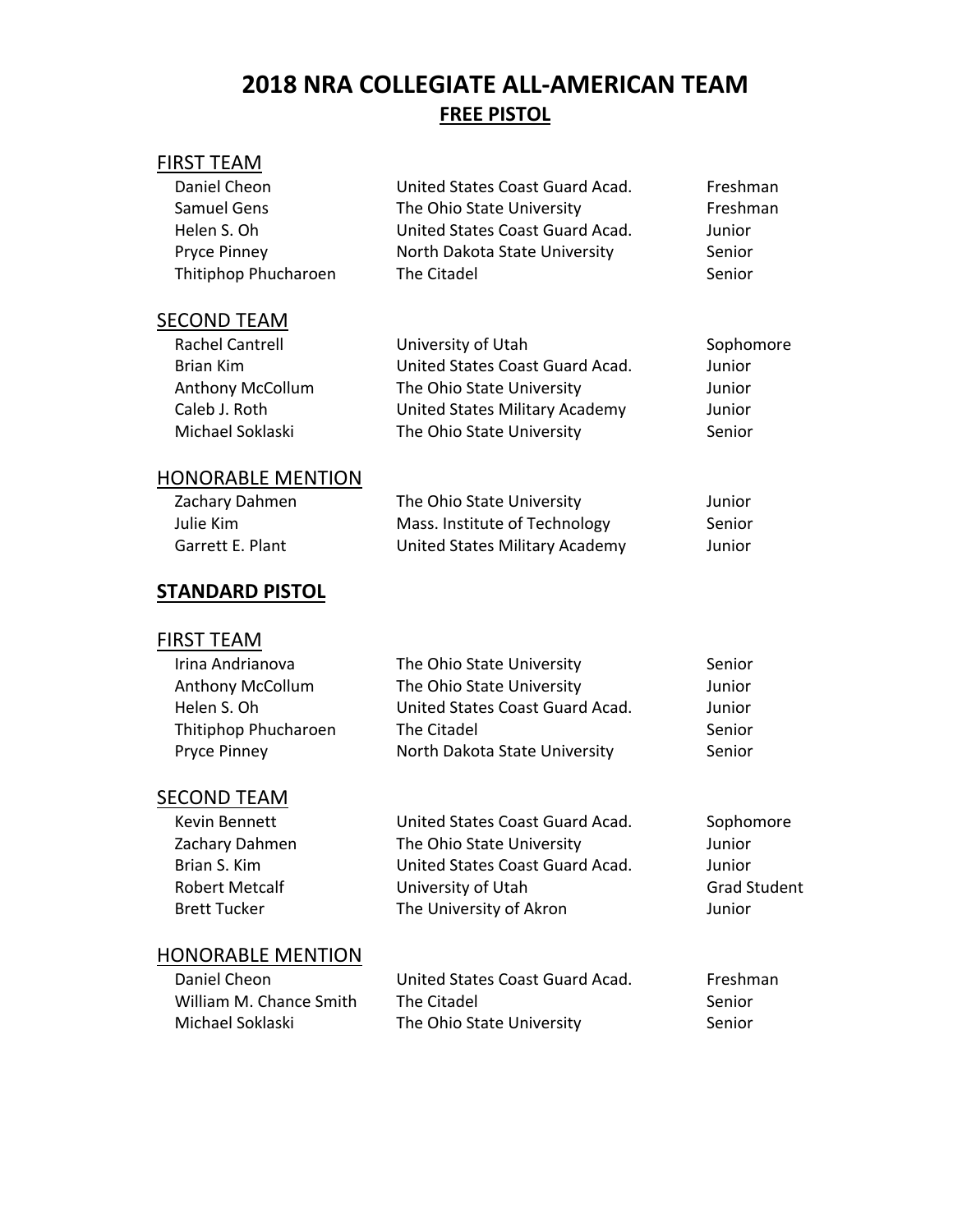# **2018 NRA COLLEGIATE ALL‐AMERICAN TEAM AIR PISTOL**

## FIRST TEAM

| Irina Andrianova        | The Ohio State University       | Senior    |
|-------------------------|---------------------------------|-----------|
| <b>Rachel Cantrell</b>  | University of Utah              | Sophomore |
| Daniel Cheon            | United States Coast Guard Acad. | Freshman  |
| <b>Samuel Gens</b>      | The Ohio State University       | Freshman  |
| <b>Anthony McCollum</b> | The Ohio State University       | Junior    |
| Helen S. Oh             | United States Coast Guard Acad. | Junior    |
| Thitiphop Phucharoen    | The Citadel                     | Senior    |
| <b>Pryce Pinney</b>     | North Dakota State University   | Senior    |
| SECOND TEAM             |                                 |           |
| <b>Esther Choe</b>      | United States Coast Guard Acad. | Freshman  |
| Zachary Dahmen          | The Ohio State University       | Junior    |
| Elizabeth M. Irving     | United States Military Academy  | Junior    |
| Brian S. Kim            | United States Coast Guard Acad. | Junior    |
| Julie Kim               | Mass. Institute of Technology   | Senior    |
| Garrett E. Plant        | United States Military Academy  | Junior    |
| Michael Soklaski        | The Ohio State University       | Senior    |
| <b>Brett Tucker</b>     | The University of Akron         | Junior    |

## HONORABLE MENTION

| Andrew J. Ahn         | United States Naval Academy    | Senior    |
|-----------------------|--------------------------------|-----------|
| Maggie Delnoce        | The University of Akron        | Senior    |
| Chia-Lin Hu           | United States Naval Academy    | Senior    |
| Christopher W. Forden | United States Military Academy | Junior    |
| Woosub Kim            | United States Naval Academy    | Sophomore |
| <b>Emily Rust</b>     | The Ohio State University      | Junior    |
|                       |                                |           |

## **SPORT PISTOL**

### FIRST TEAM

| Irina Andrianova | The Ohio State University       | Senior |
|------------------|---------------------------------|--------|
| Helen S. Oh      | United States Coast Guard Acad. | Junior |
| Laura Yenchesky  | Mass. Institute of Technology   | Junior |
|                  |                                 |        |

## **SECOND TEAM**

| Elizabeth M. Irving | United States Military Academy | Junior |
|---------------------|--------------------------------|--------|
| Kaylee Needham      | Texas A&M University           | Junior |
| Emily Rust          | The Ohio State University      | Junior |

| Maggie J. Chappell                           | United States Naval Academy     | Junior   |  |
|----------------------------------------------|---------------------------------|----------|--|
| Esther Choe                                  | United States Coast Guard Acad. | Freshman |  |
| <b>2018 NRA COLLEGIATE ALL-AMERICAN TEAM</b> |                                 |          |  |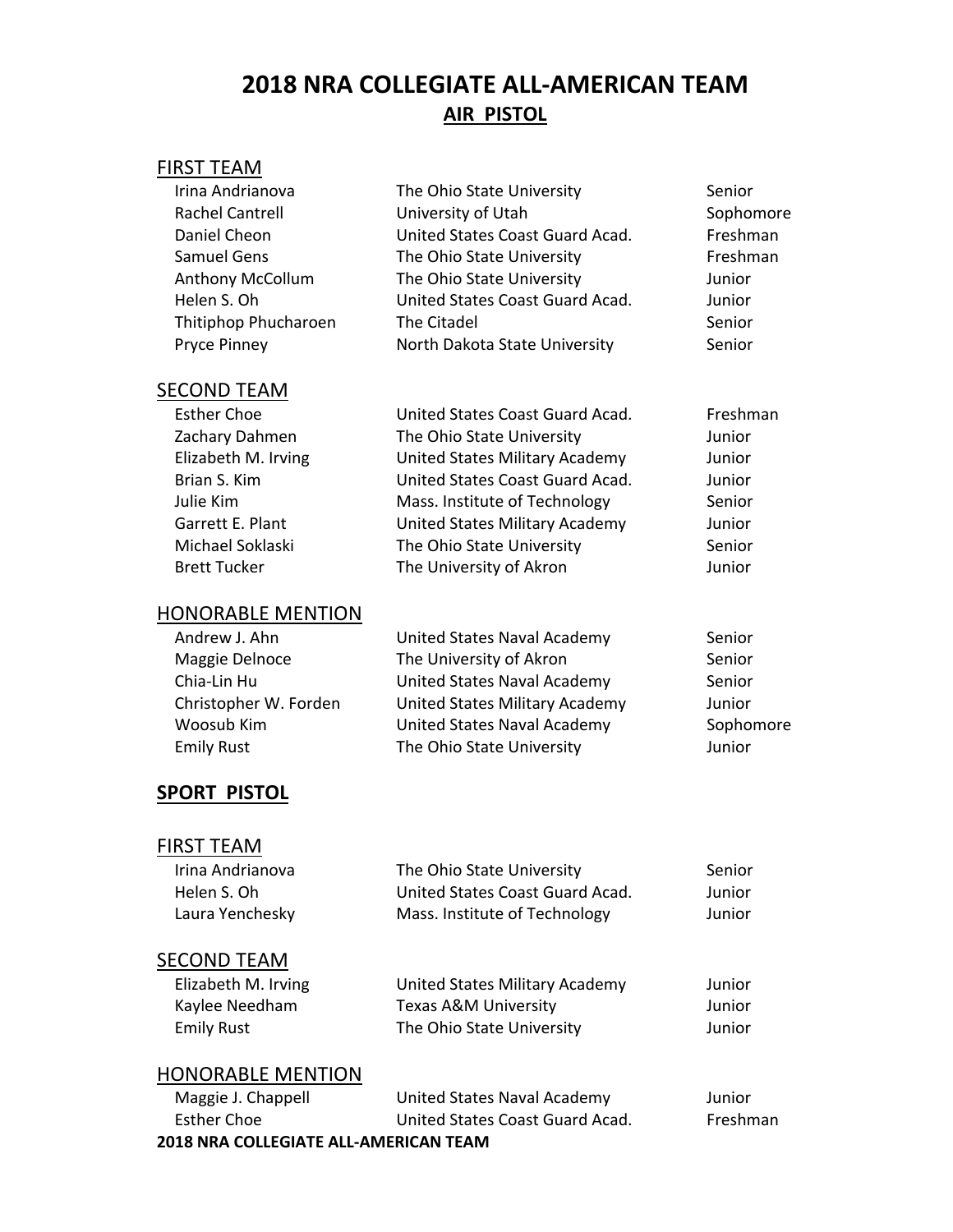#### **Season Averages of Honorees**

| Free Pistol -            | <b>First Team</b>        | 533.00   |                              | 514.75 |
|--------------------------|--------------------------|----------|------------------------------|--------|
|                          | Second Team              | 512.71   | $\overline{\phantom{a}}$     | 509.00 |
|                          | <b>Honorable Mention</b> | 501.13   |                              | 496.67 |
| <b>Standard Pistol -</b> | <b>First Team</b>        | 553.00   | $\qquad \qquad -$            | 543.00 |
|                          | Second Team              | 541.17   | $\overline{\phantom{a}}$     | 530.71 |
|                          | <b>Honorable Mention</b> | 529.83   | $\overline{\phantom{a}}$     | 528.33 |
| Air Pistol -             | First Team (M)           | 565.33   | $\qquad \qquad -$            | 553.00 |
|                          | First Team (W)           | 558.00   | $\qquad \qquad \blacksquare$ | 551.88 |
|                          | Second Team (M)          | 552.50   | $\overline{\phantom{a}}$     | 549.08 |
|                          | Second Team (W)          | 549.11   | $\overline{\phantom{a}}$     | 546.00 |
|                          | Honorable Mention (M)    | 546.14   | $\overline{\phantom{a}}$     | 545.14 |
|                          | Honorable Mention (W)    | 541.76   | $\overline{\phantom{a}}$     | 536.40 |
| Sport Pistol -           | <b>First Team</b>        | 562.33   |                              | 550.67 |
|                          | <b>Second Team</b>       | 545.75   |                              | 544.22 |
|                          | <b>Honorable Mention</b> | 540.71 - |                              | 539.71 |

#### **2018 NRA COLLEGIATE SHOOTING COACHES RECOGNITION AWARDS**

#### **NRA DISTINGUISHED COLLEGE COACH**

**Dr. Keith Adams** ‐ Rifle Coach Purdue University Club Rifle Team

**Dr. Joel Sexton** – Head Coach Emeritus The Citadel Club Pistol Team

#### **OUTSTANDING SERVICE TO COLLEGIATE SHOOTING SPORTS**

**Michael Reckowsky** – Team Advisor Purdue University Rifle & Pistol Club Teams